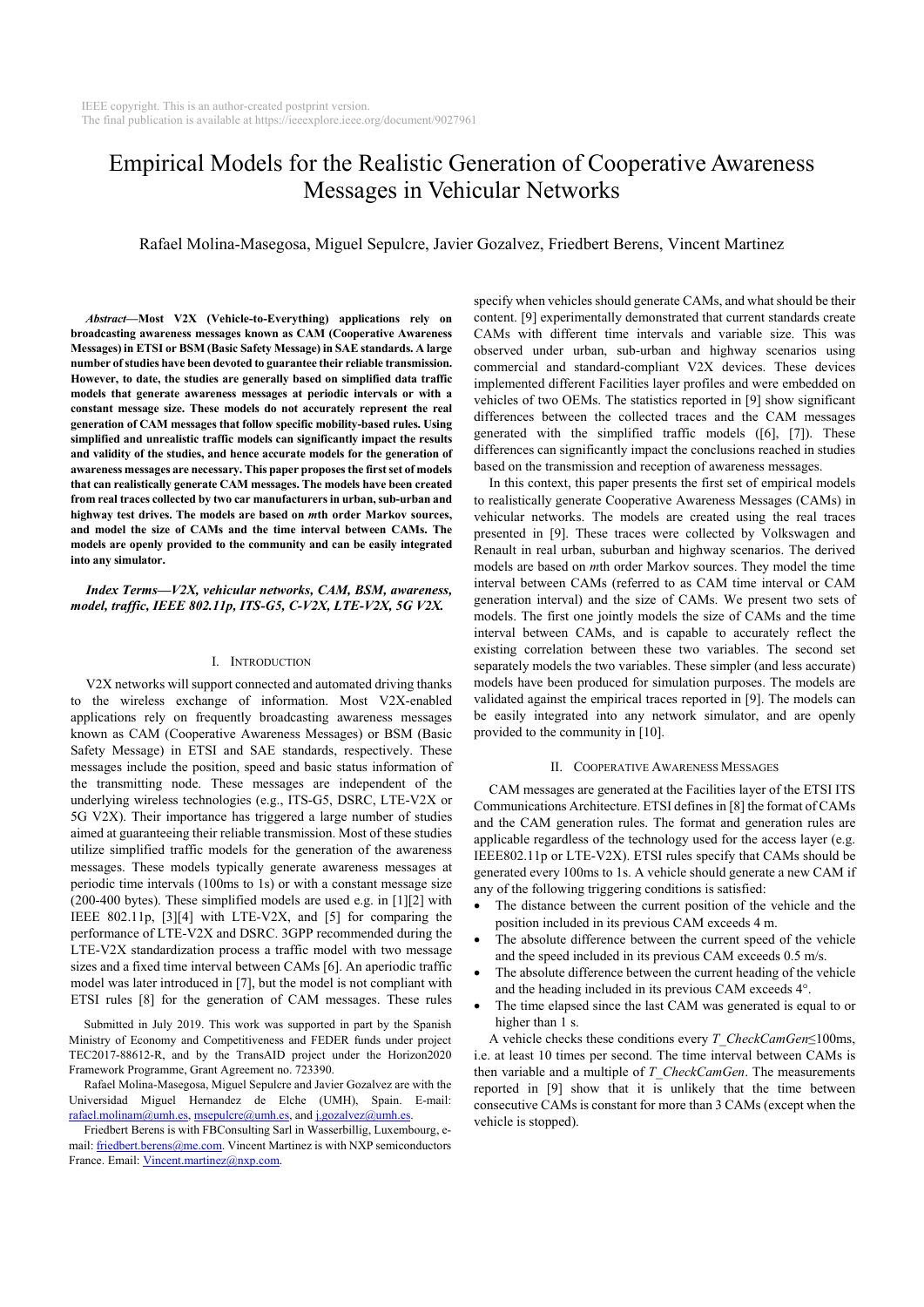A CAM message includes one ITS PDU header and multiple mandatory or optional containers [8]. The header includes data elements (DE) such as the protocol version, the message type and the ID of the vehicle or RSU (Road Side Unit) that transmits the CAM. Each container includes a series of optional and mandatory DEs:

- The basic container is mandatory and includes information of the transmitting vehicle (e.g. the type of vehicle or its position).
- The high frequency container is mandatory and contains highly dynamic information of the transmitting vehicle (e.g. its acceleration, heading or speed).
- The low frequency container is optional and contains static and dynamic information of the transmitting vehicle (e.g. the status of the exterior lights and the vehicle's path history).
- The special vehicle container is optional and is transmitted by specific vehicles such as public transport, emergency vehicles or vehicles transporting dangerous goods.

The size of CAMs depends on the optional containers and the DEs included. The ITS PDU header and the basic container are mandatory and have a fixed size. The high frequency container is mandatory. However, 7 of its 16 DEs are optional. The size of this container is hence variable, and can depend on the manufacturer and the context conditions of the vehicle [9]. The low frequency container is optional and is normally transmitted less frequently than the high frequency container. It has three mandatory DEs including the *PathHistory*. This DE describes the path that a vehicle has followed. The description can use between 0 and 40 path entries, so the size of *PathHistory* is not fixed. The number of path entries depends on the driving conditions and the implementation [9]. For example, the Car-to-Car Communication Consortium (C2C-CC) profile 1.3 [9] establishes that *PathHistory* should cover 200-500 meters of history of a vehicle. However, other implementations like SCOOP release 1.2 [9] propose up to 40 points. Security also has an impact on the amount of data that is finally transmitted. Security certificates might be attached to a CAM before transmission. The certificate is attached whenever a new neighboring vehicle is detected or once per second. The certificate can also be sent on-demand, for example, whenever requested by a RSU. The size of security certificates usually varies between 100 and 150 bytes [9]. Considering the security certificates and the optional containers and DEs, the size of CAMs can vary between 200 and 800 bytes. These variations are significant and should be taken into account to accurately estimate the V2X performance.

### III. EMPIRICAL CAM TRACES

The models presented in this study have been derived using CAM traces obtained by Volkswagen and Renault in test drives described in [9]. The traces have been collected in urban, suburban and highway scenarios under normal road traffic conditions. All traces were generated by On Board Units (OBU) embedded in vehicles, so we do not consider CAM messages generated by RSUs. Each OEM conducted test drives on different locations and using commercial ITS-G5 equipment from different vendors [9]. The traces include (among other) the time at which each CAM is generated and their size. This section uses the Volkswagen traces to discuss the major trends observed. Similar trends have been observed with the Renault traces. Differences between both OEMs are highlighted when appropriate. Fig. 1 depicts the PDF (Probability Density Function) of the size of the CAMs generated by Volkswagen in highway scenarios. The figure shows that the size of CAMs is not constant, and that certain values are more probable. In particular, most CAMs have a size of approximately {200, 300, 360, 455} bytes. We conducted a similar analysis with the Renault traces, and found that the most probable CAM sizes for Renault are approximately {200, 330, 480, 600, 800} bytes. The



Fig. 1. PDF of the size of CAMs (Volkswagen, highway). Bin size of 10B.



Fig. 2. PDFs of the time interval between CAMs and its jitter (Volkswagen, Highway).

differences observed between both OEMs are due to the different profiles used at the Facilities layer [9]. Similar trends and CAM sizes are observed under urban and sub-urban scenarios for both OEMs.

Fig. 2a plots the PDF of the time interval between CAMs for the highway traces collected by Volkswagen. The results are shown with a time resolution of 100ms since the parameter *T\_CheckCamGen* was configured equal to 100ms during the test drives. The CAM time interval is then always a multiple of 100ms. Fig. 2a clearly shows that CAM messages are not generated periodically. The same trend has been observed for the Renault traces and the other scenarios. Fig. 2b shows that there is certain jitter (approximately between -10ms and 10ms). This results in that the CAM time interval is not exactly a multiple of 100ms. Fig. 2b depicts the PDF of the jitter observed in the Volkswagen highway traces. A similar jitter has been observed in all the traces reported in [9]. The jitter can be due to several factors including the time needed to process and encode the CAMs, and the time spent in executing other tasks on the hardware.

An analysis of the traces collected by Volkswagen and Renault showed that the generation of consecutive CAMs is correlated. This correlation is visible in Fig. 3 that plots the autocorrelation of the CAMs' size and time interval collected in the original traces. This correlation results from the time correlation of the vehicular context



Fig. 3. Autocorrelation in the original traces and in traces generated with the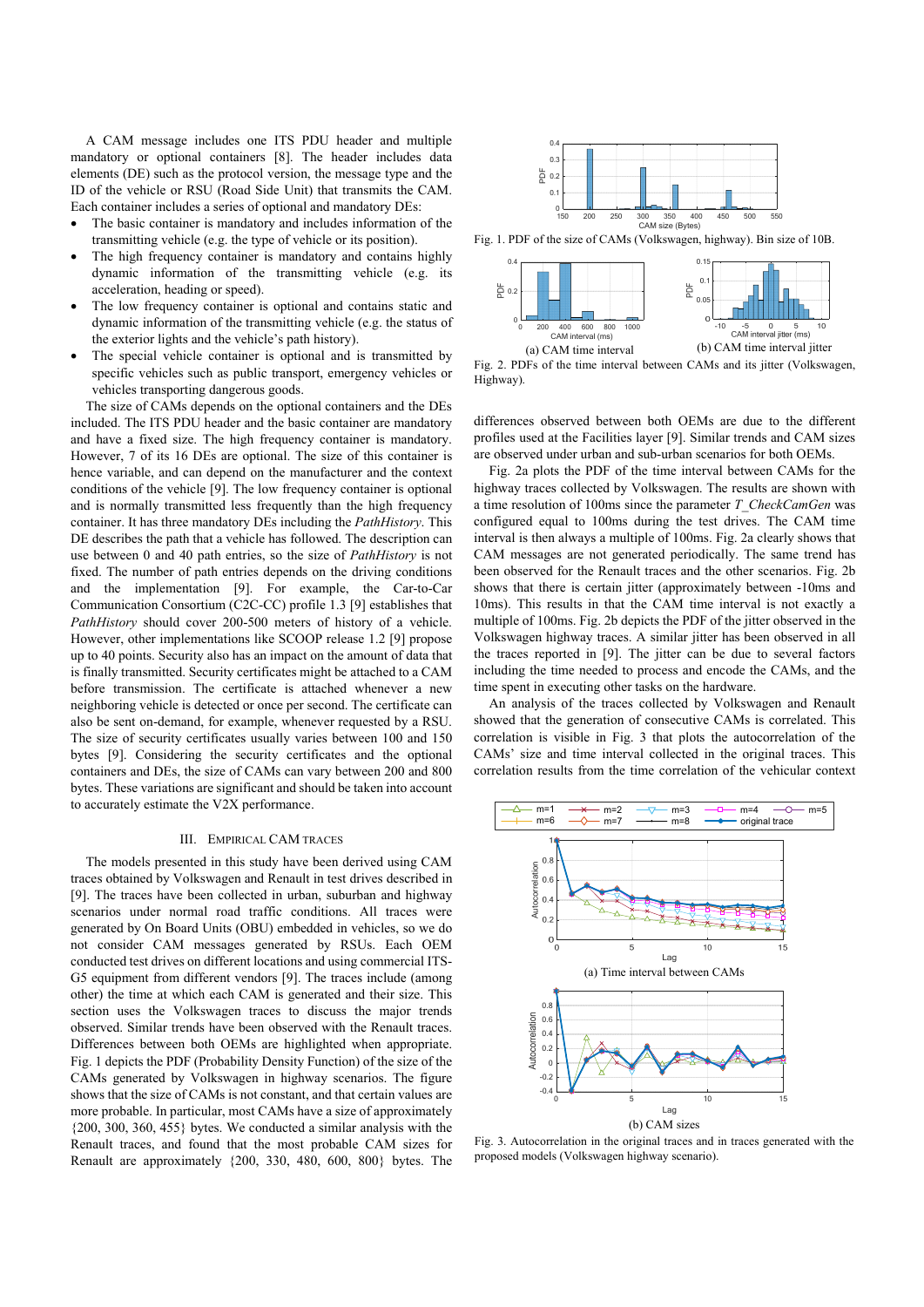

Fig. 4. Joint PDF of the time interval between CAMs and their size (Volkswagen, Highway).

and mobility conditions that affect the CAM triggering conditions and the content of the CAM containers. We have also observed in the traces that there is a certain correlation between the size of CAMs and the time interval between CAMs. In particular, we have observed that the probability of generating a CAM with a given size depends on the current time interval. This is observed in Fig. 4a. that plots the joint PDF of the time interval between CAMs and their size for the Volkswagen highway traces. Fig. 4 only considers the four most probable CAM sizes following Fig. 1. Fig. 4a shows, for example, that there is a high probability of generating a CAM of around 200 bytes when the time interval between CAMs is 200ms. However, the probability of generating such CAM decreases with the time interval.

#### IV. MODELS

This section presents the models derived from the CAM traces reported in [9] and analyzed in the previous section. They model the size of CAMs and the time interval between CAMs. We present two different sets of models. The first one (*complete models*) jointly models the size of CAMs and the time interval to the next CAM. This approach produces the most accurate models since they account for the correlation between the two variables (Fig. 4a). We have produced a second set of models (*separate models*) where the time interval between CAMs and their size are modelled separately. These models do not capture the correlation between the two variables but have been produced for simulation purposes as an option with lower computational cost for studies where the correlation is not relevant. All models presented in this section are openly available in [10] where we also provide Matlab scripts to explain and facilitate their use.

## *A. Complete models*

We have produced different models for each OEM since they produce CAMs of different size (Fig. 1). We have created a model for each scenario (urban, suburban and highway) and OEM. We have also produced a *universal* model for each OEM merging the traces from all the scenarios. Each model is a *m*th order Markov source where each symbol in the source alphabet is represented by a CAM with a given size and time interval to the previous CAM. The probability of generating a CAM with a certain size and time interval depends on the *m* preceding CAMs following Fig. 3. The models are then able to capture the correlation between the size and time intervals of *m* consecutive CAMs. Each Markov source is specified by the source alphabet  $A = \{a_1, a_2, \ldots, a_{|A|}\}\$  and a set of conditional probabilities:

$$
P(a(t) | a(t-1), a(t-2), ..., a(t-m))
$$
\n(1)

where  $a(t)$  represents the next symbol (at time instant  $t$ ) that depends on the previous *m* symbols.

The number of symbols in the source alphabet is a function of the number of possible CAM sizes and values of the time interval between CAMs. We define *S*={*s1,s2*,…,*s|S|*} as the set of possible CAM sizes. |*S*| is the cardinality of *S*. We define *G*={*g1,g2*,…*g|G|*} as the set of possible time intervals between CAMs. |*G*| is the cardinality of *G*. The set of symbols in the source alphabet is the cartesian product of *S* and *G*, i.e.  $A = S \times G$ . The number of symbols is equal to  $|A| = |S| \cdot |G|$ . A source symbol  $a_n \in A$  is associated to  $s_i$  and  $g_j$  where:

$$
i = ((n-1) \mathcal{N} |S|) + 1; \quad 1 \le n \le |A|
$$
 (2)

$$
j = \left| \frac{n-1}{|S|} \right| + 1; \quad 1 \le n \le |A| \tag{3}
$$

and inversely:

 $n = (j-1) \cdot |S| + i$ ;  $1 \le i \le |S|$  and  $1 \le j \le |G|$  (4)

The number of conditional probabilities needed to define the proposed *m*th Markov source is  $|A|^m$ .  $|A|^m$  can be very large even for small values of *m*. We define a transition matrix *M* in order to efficiently store and use the conditional probabilities. Each row in the matrix is defined as follows:

$$
(a(t-m) \quad \dots \quad a(t-2) \qquad a(t-1) \qquad a(t) \quad P(a(t)|a(t-1),\dots,a(t-m)) \tag{5}
$$

The first *m* columns represent the previous *m* symbols (i.e. previous *m* CAMs). The column  $m+1$  represents the next symbol (i.e. the next CAM), and the last column represents the conditional probability that a certain CAM (with a given size and time interval to the previous CAM) is transmitted considering the *m* previous CAMs. We limit the size of the matrix by removing the rows with a null conditional probability. This reduces the number of rows by several orders of magnitude and significantly improves the tractability of the models.

To compute the conditional probabilities, we parsed the CAM traces and counted the number of times that a certain CAM was generated (with a given size and time interval to the previous CAM) for each set of possible *m* previous CAMs. For example, the probability that the source generates a symbol *an* for *m*=5 considering that the previous symbols were  $a_u$ ,  $a_v$ ,  $a_w$ ,  $a_x$  and  $a_y$  is computed as:

$$
P(a_n|a_u, a_v, a_w, a_x, a_y) = c_{n,u,v,w,x,y}/r_{u,v,w,x,y}
$$
(6)

where

$$
r_{u,v,w,x,y} = \sum_{n=1}^{|A|} c_{n,u,v,w,x,y}
$$
 (7)

and *cn,u,v,w,x,y* is the number of times *an* was generated after *au*, *av*, *aw*, *ax* and *ay*. The normalization in (6) results in that the sum of the conditional probabilities associated to a symbol *an* for any set of *m* previous symbols is equal to one.

The jitter observed in Fig. 2b is not directly included in the *m*th order Markov source. Instead, it is computed and added every time a new CAM is generated. The jitter is modelled using a Gaussian distribution with zero mean and standard deviation following Table I.

Following Section III and Fig. 1, all models generated with the traces collected by Volkswagen consider *S*={200, 300, 360, 455} bytes. Similarly, the models created from the traces collected by TABLE I. JITTER STANDARD DEVIATION (MS)

| <b>I ADLL 1. JII LLK D'I ANDAND DE VIATION (MD)</b> |            |         |  |  |  |
|-----------------------------------------------------|------------|---------|--|--|--|
| Scenario                                            | Volkswagen | Renault |  |  |  |
| Urban                                               | 3.235      | 2.817   |  |  |  |
| Suburban                                            | 3.814      | 2.769   |  |  |  |
| Highway                                             | 3.444      | 2.711   |  |  |  |
| Universal                                           | 3.553      | 2.783   |  |  |  |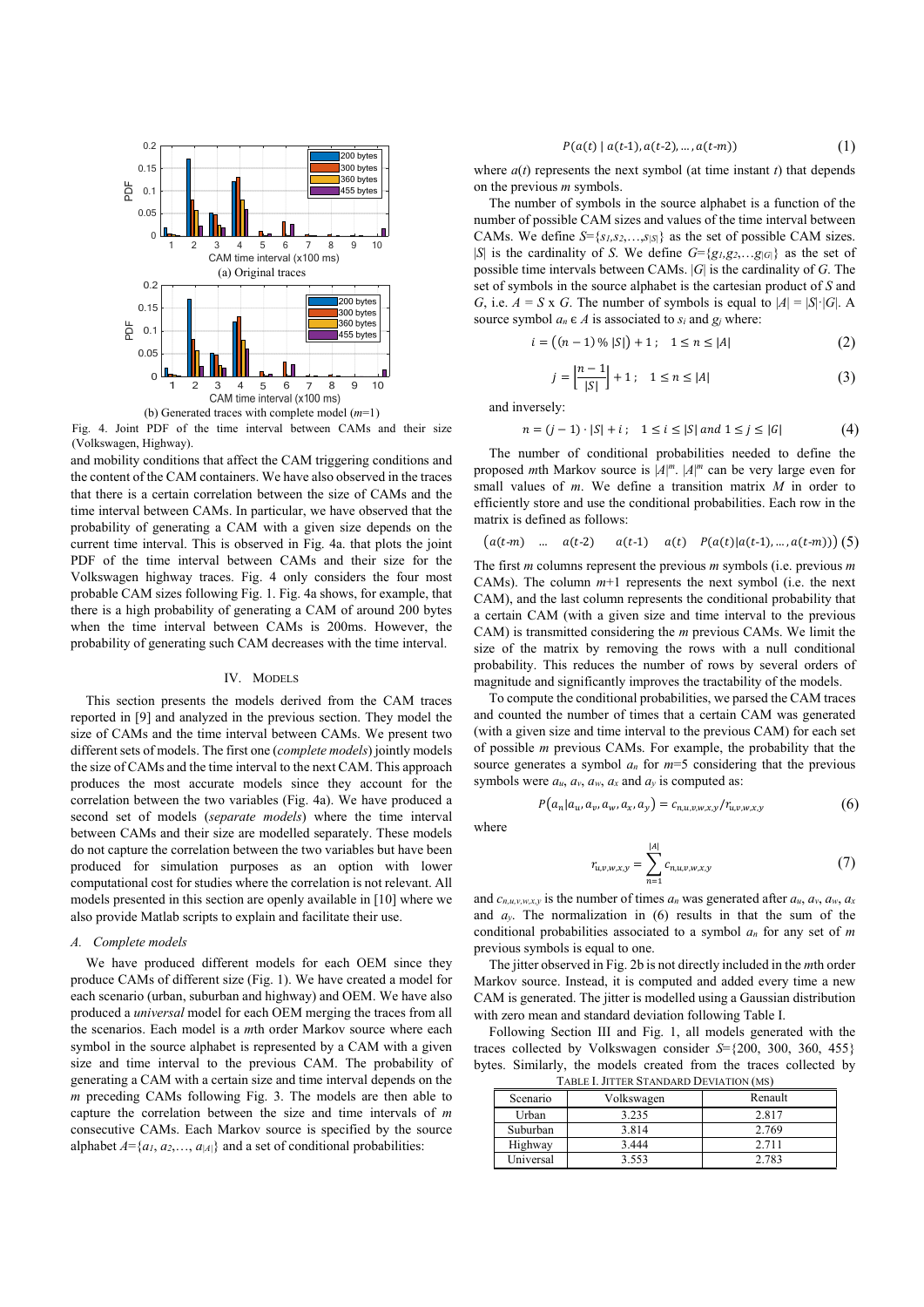Renault use *S*={200, 330, 480, 600, 800} bytes. We have limited *S* to these values since other CAM sizes were unlikely. Their inclusion would unnecessarily increase the complexity of the models. We consider for all models that *G*={100, 200,…,1000} ms. The Markov sources derived using the Volkswagen and Renault traces are then characterized by 40 and 50 symbols, respectively. The complete transition matrices are not shown in this paper for readability reasons given their size. Instead, all matrices are openly provided in [10]. As an example, (8) shows some rows of *M* (*M* has in total 1853 rows) for the Volkswagen highway model with  $m = 5$ .

$$
M = \begin{pmatrix} \mathbf{i} & \mathbf{i} & \mathbf{i} & \mathbf{i} & \mathbf{i} & \mathbf{i} & \mathbf{i} \\ 13 & 6 & 7 & 14 & 13 & 8 & 1.000 \\ 13 & 6 & 15 & 6 & 5 & 5 & 14 & 0.750 \\ 13 & 6 & 15 & 10 & 13 & 6 & 1.000 \\ 13 & 6 & 15 & 14 & 5 & 5 & 0.333 \\ 13 & 6 & 15 & 14 & 5 & 16 & 0.667 \\ 13 & 6 & 15 & 14 & 9 & 16 & 0.667 \\ 13 & 6 & 15 & 14 & 13 & 2 & 0.143 \\ 13 & 6 & 15 & 14 & 13 & 8 & 0.143 \\ 13 & 6 & 15 & 14 & 13 & 8 & 0.143 \\ 13 & 6 & 15 & 14 & 13 & 12 & 0.143 \\ 13 & 6 & 15 & 14 & 13 & 12 & 0.143 \\ 13 & 6 & 15 & 14 & 13 & 16 & 0.571 \\ \vdots & \vdots & \vdots & \vdots & \vdots & \vdots & \vdots & \vdots \end{pmatrix} .
$$

The matrices are provided in [10] in plain text so that they can be easily processed and used. We also provide a Matlab script that describes how CAM messages can be produced using the derived models. The generation of each symbol (or CAM) depends on the previous *m* symbols. To generate the first symbol, the script randomly selects a preliminary sequence of *m* symbols from the trace taking into account the probability of each available sequence. To compute these probabilities (also provided in [10]), we parsed the trace and counted the number of occurrences of each sequence. The following steps are then executed to generate a CAM:

- 1. Select the next symbol of the Markov source *an* considering the previous *m* symbols and the transition matrix *M*.
- 2. Identify the size  $s_i$  of the next CAM associated to symbol  $a_n$  using (2).
- 3. Identify the time interval  $g_i$  at which the next CAM associated to symbol  $a_n$  is generated using (3). Generate the jitter and add it to this time interval to compute the exact time at which the next CAM is generated.

The models can be generated for any value of *m*. In [10], we provide models for *m*=1 and *m*=5. The model with *m*=1 reduces the computational cost and can be adequate when the time correlation between symbols is not relevant or has a low impact. Such correlation can be relevant in certain studies, and hence we provide also the model with *m*=5 (i.e. the size and time interval of a CAM depends on the previous 5 CAMs). This model accurately captures the autocorrelation present in the empirical traces (see Section V) and offers a trade-off between complexity and accuracy.

## *B. Separate models*

The complete models generate CAM messages and determine their size and time interval between them. However, users might only be interested to utilize the models to decide the size of CAMs or the time intervals between CAMs. For example, users might utilize traffic mobility simulators (e.g. SUMO) to simulate complex traffic scenarios and compute the exact moment at which CAM messages should be generated following the CAM triggering conditions described in Section II. In this case, users might only be interested in models that determine the size of CAMs. The complete models can be used to determine only the size of CAMs or their time intervals. To do so, the models should be used as explained in section IV.A but discarding step 2 or 3. If step 2 is discarded, the model will only determine the time interval to the next CAM. If step 3 is discarded, it will determine the size of CAMs.

The complete models have a source alphabet *A* = *S* x *G*. The resulting transition matrices *M* are larger than necessary (and hence impact the computational cost) if the complete models are used to only determine the size of CAMs or the time interval to the next CAM. The separate models represent an alternative to reduce the size of *M* and reduce the computational time. These models independently generate the size of CAM messages or the time intervals between CAMs. They are also modeled using *m*th order Markov sources with *A*=*S* and *A*=*G*, respectively. Each symbol in the source alphabets corresponds to either a possible CAM size or a time interval. The transition matrices are generated following the process described for the complete models. In the case of the complete models, the conditional probability is equal to the probability that a certain CAM with a given size and time interval is transmitted considering the *m* previous CAMs. In the case of the separate models, it is equal to the probability that a certain CAM with a given size or time interval is transmitted considering the *m* previous CAMs. The jitter model (including the standard deviations in Table I) is still valid for the separate model that generates the time interval between CAMs. The separate models have smaller alphabets and transition matrices *M* than the complete models and hence represent a lower computational cost alternative. We also provide in [10] separate models for *m*=1 and *m*=5.

## V. VALIDATION

This section validates the proposed models. Both complete and separate models have been validated, but we mainly focus in this section on the complete models since they more accurately represent the generation of CAMs in realistic scenarios. For the validation, we generate 5 million CAMs per scenario and OEM using our models. We first then compute and compare the joint PDF of the time intervals between CAMs and CAM sizes obtained with our models and with the real traces. Fig. 4 shows such comparison considering the Volkswagen highway traces. The figure shows the high similarity between the joint PDFs obtained with our model (Fig. 4.b) and with the real traces (Fig. 4.a). The comparison in Fig. 4 is done with *m*=1. A similar joint PDF is obtained with the complete model with *m*=5. A more accurate comparison is done using the KL divergence (or relative entropy) and the total variation distance (or statistical distance) metrics [11]. Both metrics are used to compare PDFs. We denote as *P* and *Q* the joint PDFs in Fig. 4 computed with the real traces and the proposed models respectively. The KL divergence measures the amount of information lost when *Q* is used to approximate *P*. It is computed as:

$$
D_{KL}(P||Q) = \sum_{a \in A} P(a) \cdot Log\left(\frac{P(a)}{Q(a)}\right) \tag{9}
$$

where *A* is the set of possible pairs of CAM sizes and intervals between CAMs (i.e. the source alphabet in our model). The total variation distance between *P* and *Q* is the largest possible difference between the probabilities that the two PDFs assign to the same event. It can be expressed as:

$$
\delta(P, Q) = \sup_{a \in A} |P(a) - Q(a)| \tag{10}
$$

Table II reports the two metrics computed for different scenarios. The results clearly demonstrate the high similarity between the joint PDFs obtained with the real traces and with our complete models.

The separate models do not generate CAM messages with the same accuracy as the complete ones since they do not account for the correlation between the CAM sizes and the time intervals. They can still be relevant for simulation purposes and it is interesting to analyze their accuracy. We first compute the KL divergence and total variation distance metrics when generating the joint PDF of the CAM time intervals and sizes with the separate models (i.e. without the correlation